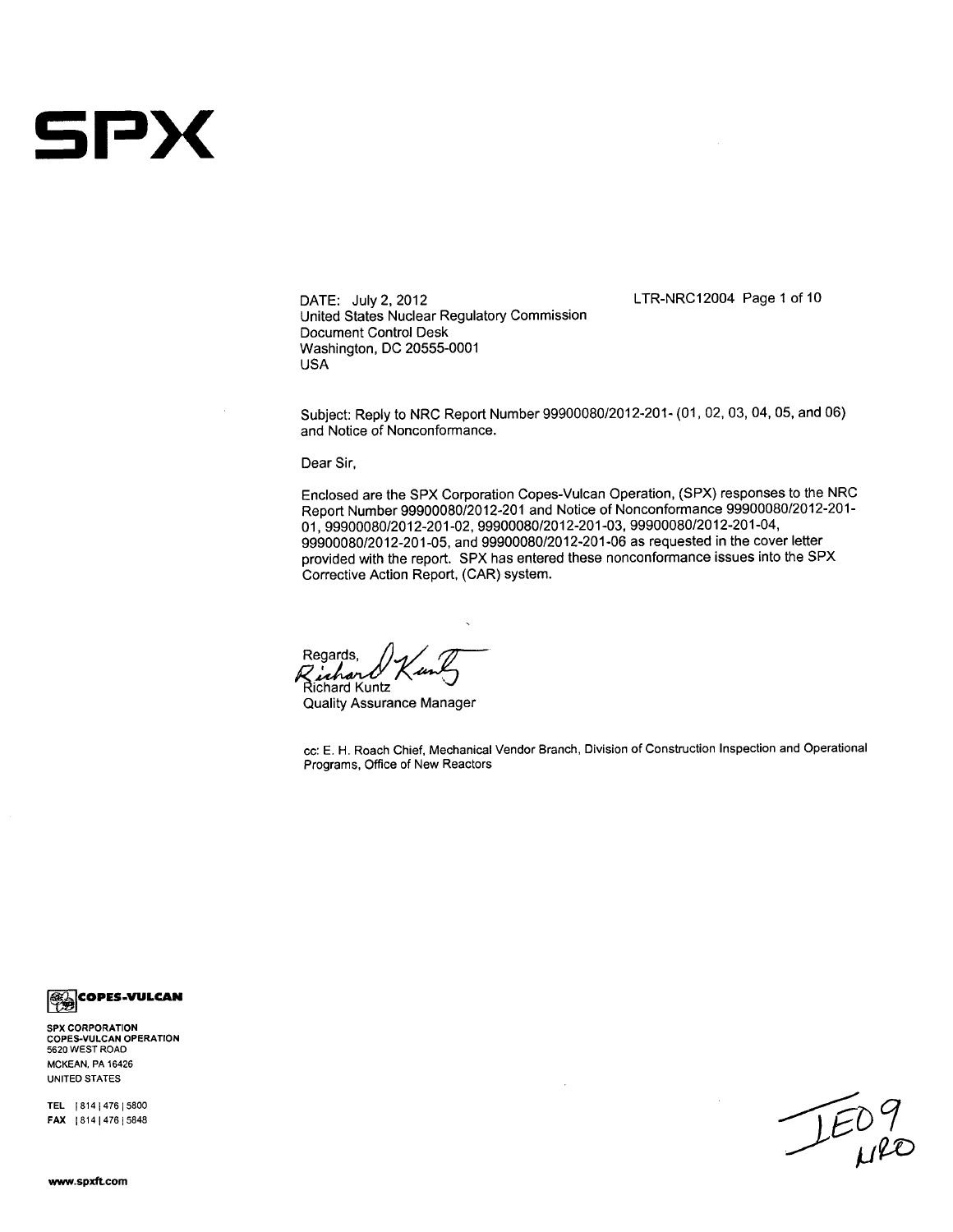

Notice of Nonconformance **99900080/2012-201-01**

**A.** Criterion **111,** "Design Control," of Appendix B, "Quality Assurance Criteria for Nuclear Power Plants and Fuel Reprocessing Plants," to Title **10** of the *Code of Federal Regulations (10CFR) Part 50, "Domestic Licensing of Production and* Utilization Facilities," states, in part, that 'Measures shall also be established for the selection and review for suitability of application of materials, parts, equipment, and processes that are essential to the safety-related functions of the structures, systems and components. The design control measures shall provide for verifying or checking the adequacy of design, such as **by** the performance of design reviews, **by** the use of alternate or simplified calculational methods, or **by** the performance of a suitable testing program."

Contrary to the above, as of February **17,** 2012, SPX failed to verify the adequacy of the initiator assembly design as part of its commercial-grade dedication program. Specifically, the NRC inspection team identified that the initiator assembly was being procured as a commercial-grade item and dedicated **by** SPX for use as a basic component. The design of the initiator assembly was performed **by** the commercial vendor and was not validated **by** SPX as part of its commercialgrade dedication program. Although SPX had identified some important design attributes as critical characteristics for the purposes of commercial-grade dedication of the initiator assembly, the acceptance criteria specified **by** SPX for the characteristics primarily were restatements of manufacturing tolerances and inspections contained in the vendor's manufacturing procedure. SPX did not obtain the knowledge of the initiator assembly design necessary to validate the design parameters or account for any material, manufacturing, or assembly tolerances.

This issue has been identified as Nonconformance **99900080/2012-201-01.**

The reason for the noncompliance:

The reason for the nonconformance is that SPX Copes-Vulcan considered that the Initiator was an application of an existing technology that functioned as a system and as such the critical characteristics selected were focused on design characteristics to control and provide reasonable assurance that the production initiators were constructed in accordance with the design.

The corrective steps that have been taken and the results achieved:

Review and analysis of the initiator assembly has been performed to develop additional analysis and testing plans to provide the data for the initiator design validation.

The corrective steps that will be taken to avoid noncompliance:

Additional testing and analysis will be performed to evaluate initiator electrical current and thermal, radiation and vibration aging effects on the initiator assembly. Additional analysis of the initiator will be performed to evaluate pressure loading of the initiator.

The date the corrective actions will be completed:

The testing and analysis will be completed **by** August 2, **2013.**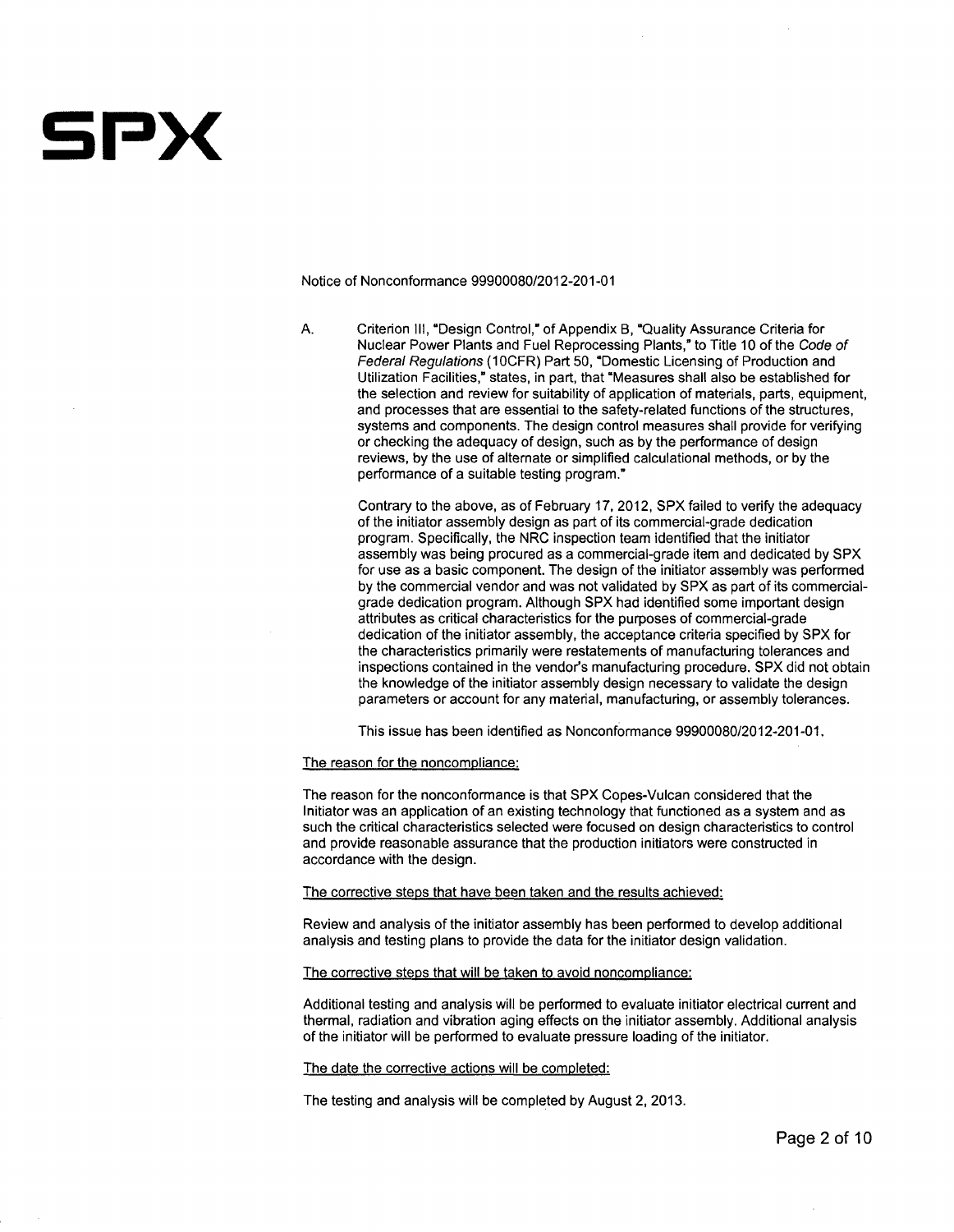# SPX

Notice of Nonconformance **99900080/2012-201-02**

B. Criterion **III** of Appendix B to **10** CFR Part **50,** states, in part, that "[m]easures shall be established to assure that applicable regulatory requirements and the design basis **...** are correctly translated into specifications, drawings, procedures, and instructions. Measures shall also be established for the selection and review for suitability of application of materials, parts, equipment, and processes that are essential to the safety-related functions of the structures, systems, and components. The design control measures shall provide for verifying or checking the adequacy of design, such as **by** the performance of design reviews, **by** the use of alternate or simplified calculational methods, or **by** the performance of a suitable testing program."

Contrary to the above, as of February **17,** 2012, SPX failed to establish measures to verify or check the adequacy of the mechanical design of squib valves with safety functions to be used in the AP1 **000** reactor design. Specifically, SPX failed to adequately justify the design and installation of energy absorbing material inside the squib valve. For example, SPX did not perform an analysis of the failure modes of the energy absorbing material and its installation, and their potentially adverse effects on the operation of the squib valve.

This issue has been identified as Nonconformance **99900080/2012-201-02**

## The reason for the noncompliance:

The reason for the nonconformance is that SPX Copes-Vulcan considered that formal calculations were not required for the energy absorbing material due to the part loading and weight. The consideration of the energy absorbing material in the **FMEA** report did not include a potential failure mode due to shock, vibration and seismic loading due in part to the minimal weight of the energy absorbing material.

#### The corrective steps that have been taken and the results achieved:

**A** formal design calculation has been performed for the energy absorbing material confirming the design's structure. The SPX **FMEA** report was revised to include failure modes for the energy absorbing material for the seismic, shock and vibration causes, and their potential adverse effects on the operation of the squib valve. The noncompliance was reviewed with individuals involved instructing on the above corrective actions.

The corrective steps that will be taken to avoid noncompliance:

Based on the actions taken no additional actions are necessary for the identified nonconformance.

#### The date the corrective actions will be completed:

The formal design calculations were completed July 2, 2012 and the revisions to the SPX **FMEA** Report were completed June **7,** 2012. No additional actions are required.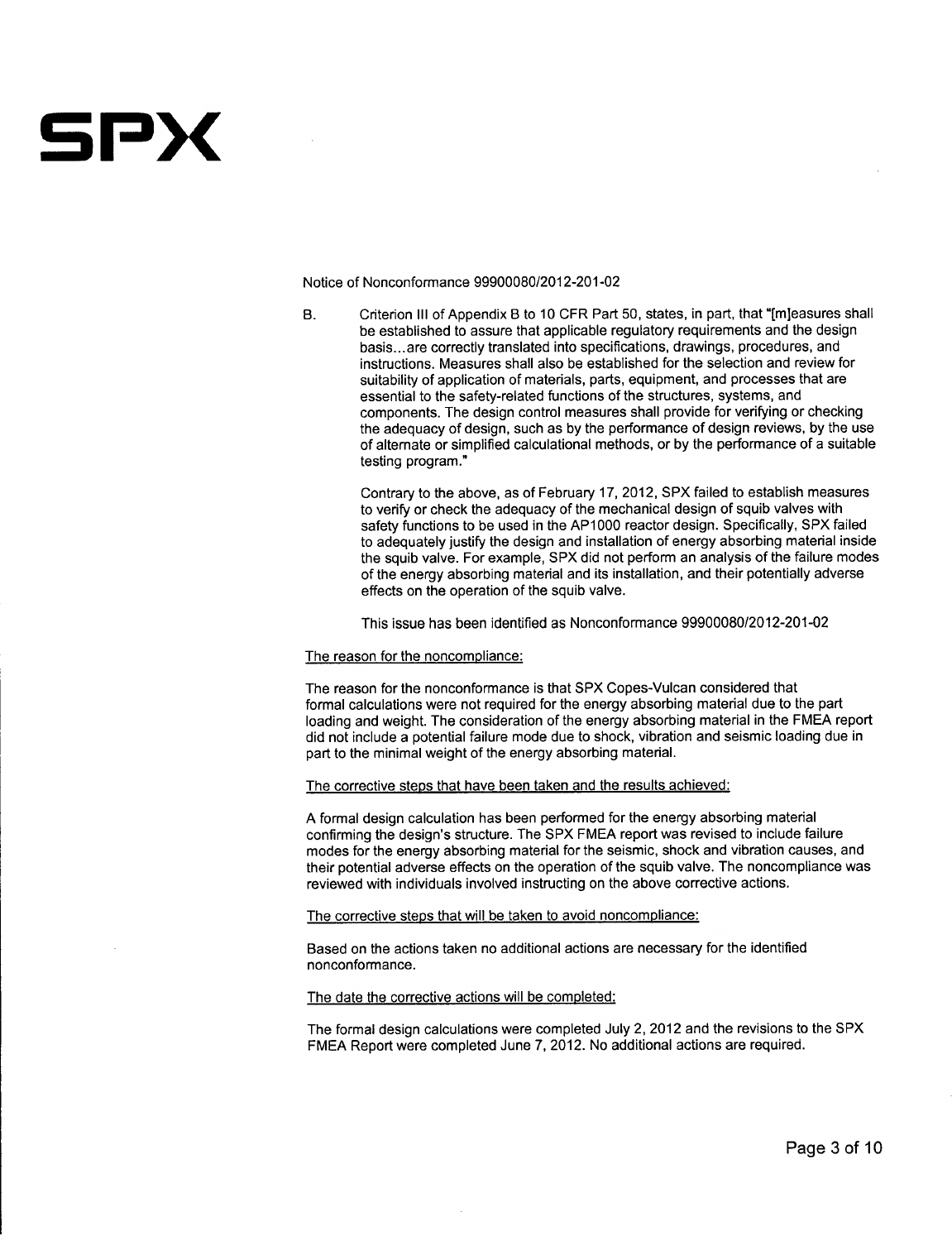# SPX

Notice of Nonconformance **99900080/2012-201-03**

**C.** Criterion **III** of Appendix B to **10** CFR Part **50** states, in part, that "[m]easures shall be established to assure that applicable regulatory requirements and the design basis **...** are correctly translated into specifications, drawings, procedures, and instructions. Measures shall also be established for the selection and review for suitability of application of materials, parts, equipment, and processes that are essential to the safety-related functions of the structures, systems and components. The design control measures shall provide for verifying or checking the adequacy of design, such as **by** the performance of design reviews, **by** the use of alternate or simplified calculational methods, or **by** the performance of a suitable testing program."

SPX Procedure No. **50-5.27.79,** "Commercial Grade Dedication for Parts Within and Attached to the Valve Assembly and for Services," Revision **9,** dated February 2, 2012, establishes the processing of commercial grade items and services to justify their use in safety-related applications. The procedure states, in part, that "[flo provide reasonable assurance that commercial grade items or services will perform the intended safety function, SPX shall verify that the commercial-grade item or service meets the acceptance criteria for the identified critical characteristics."

Contrary to the above, as of February **17,** 2012, SPX failed to establish appropriate measures to verify the suitability of the commercial software used to perform finite element analyses on aspects of the squib valve design. Specifically, SPX failed to institute adequate measures to ensure the suitability of the example models, identify appropriate acceptance methods and critical characteristics, and evaluate error notices obtained from the manufacturer for potential impact on the analyses being performed.

This issue has been identified as Nonconformance **99900080/2012-201-03.**

## The reason for the noncomoliance:

The reason for the nonconformance is SPX's interpretation and understanding of the Industry and NRC position on the dedication of services, including the procurement of commercial grade software that is then verified and validated for use in safety-related applications. The requirement to perform commercial grade dedication of software is a new concept for SPX (being identified through audit readiness reviews and **NUPIC** audit in October and November **2011)** and is being developed from information received from the industry. The referenced software, **ANSYS** finite-element analysis software, was procured **by** SPX as commercial grade and a Verification/Validation package was completed, as required **by** Engineering Procedure GT-14, each time the software was used to perform a safety-related analysis. Based on industry discussions, it was identified that a dedication package was required for the software, even though classical analysis calculations are performed each time the software is used. The depth and scope of dedication activities for the software was not fully understood **by** SPX at the time of this inspection. Based on investigation activities performed, SPX has determined that future safety-related calculations using **ANSYS** software are affected. The evaluation of this nonconformance identified the need to revise documents related to the dedication and use of software and the need to develop an **ANSYS** software error reporting evaluation/tracking log/database.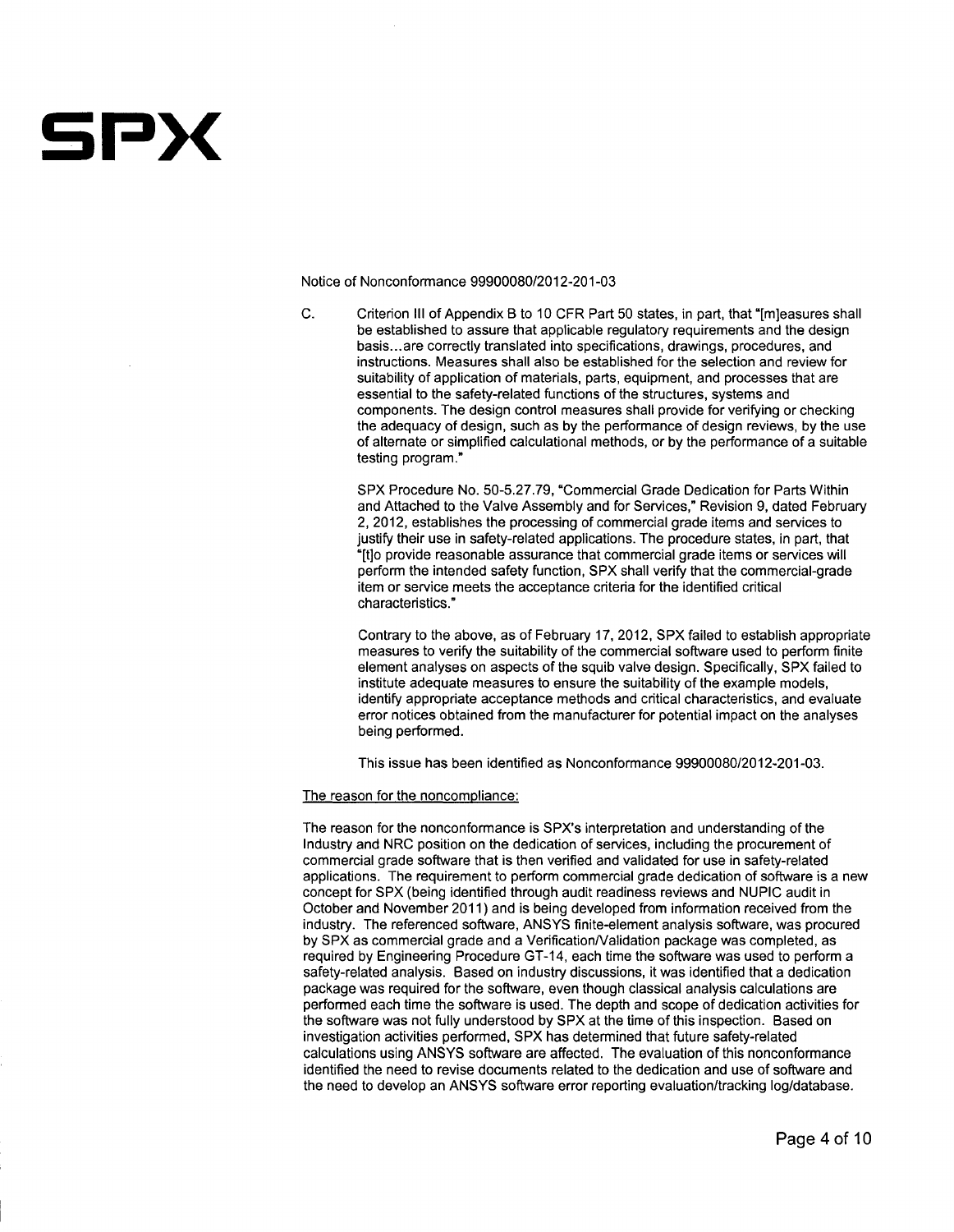# **5Px**

The corrective steps that have been taken and the results achieved:

Corrective actions taken included the revision of procedure GT-14, "Verification and Validation of Commercially procured Software for Design Analysis for Safety-Related and Section III Jobs," and the Commercial Grade Dedication Instruction for "Software," and the development of an ANSYS software error report log/database. The changes made to / development of these documents are as follows:

GT-14 - The scope of the document was revised to state that, "The verification and validation process also serves to satisfy the commercial grade dedication requirements of procedure 50-5.27.79 and Commercial Grade Dedication Instruction (CDI) Number Software." Section 1.1, Verification was revised to include the statement that "When using ANSYS-supplied verification examples, the provided hand calculation shall be performed and included in the analysis." In Section 2.0 Validation, requirements for validation of analysis were revised to add, "For finite element analysis, element type, analysis type, loading and mesh density must be representative of the analysis problem. Regarding mesh density, the analysis results must be shown to be mesh-independent for cases where peak stress is of interest. For cases where the only program output is linearized stress, meshindependence need not be shown."

CDI for Software - The CDI for procured software was revised to incorporate requirements for ANSYS finite element software, "...the ANSYS 'Class 3 Error Reports' will be reviewed and evaluated for applicability to previous work performed, with disposition entered in a logbook...".

ANSYS software error reporting log/database - An ANSYS software error reporting log/database has been developed to track and evaluate "Class 3 Error Reports" received from ANSYS for impact on analysis performed on safety-related valves. Prior ANSYS Class 3 error reports are being obtained and evaluated.

### The corrective steps that will be taken to avoid noncompliance:

Class 3 software error reports, for the ANSYS software, are being obtained and evaluated for impact on previously performed analysis on safety-related valves. As the error reports are received and evaluated, they are entered into the ANSYS error report log and, if appropriate, a CAR is generated to document nonconforming conditions and their resolution. Evaluation of error reports will be completed on, or before, July 31, 2012.

The date the corrective actions will be completed:

Full completion of the corrective action will be achieved by July 31, 2012.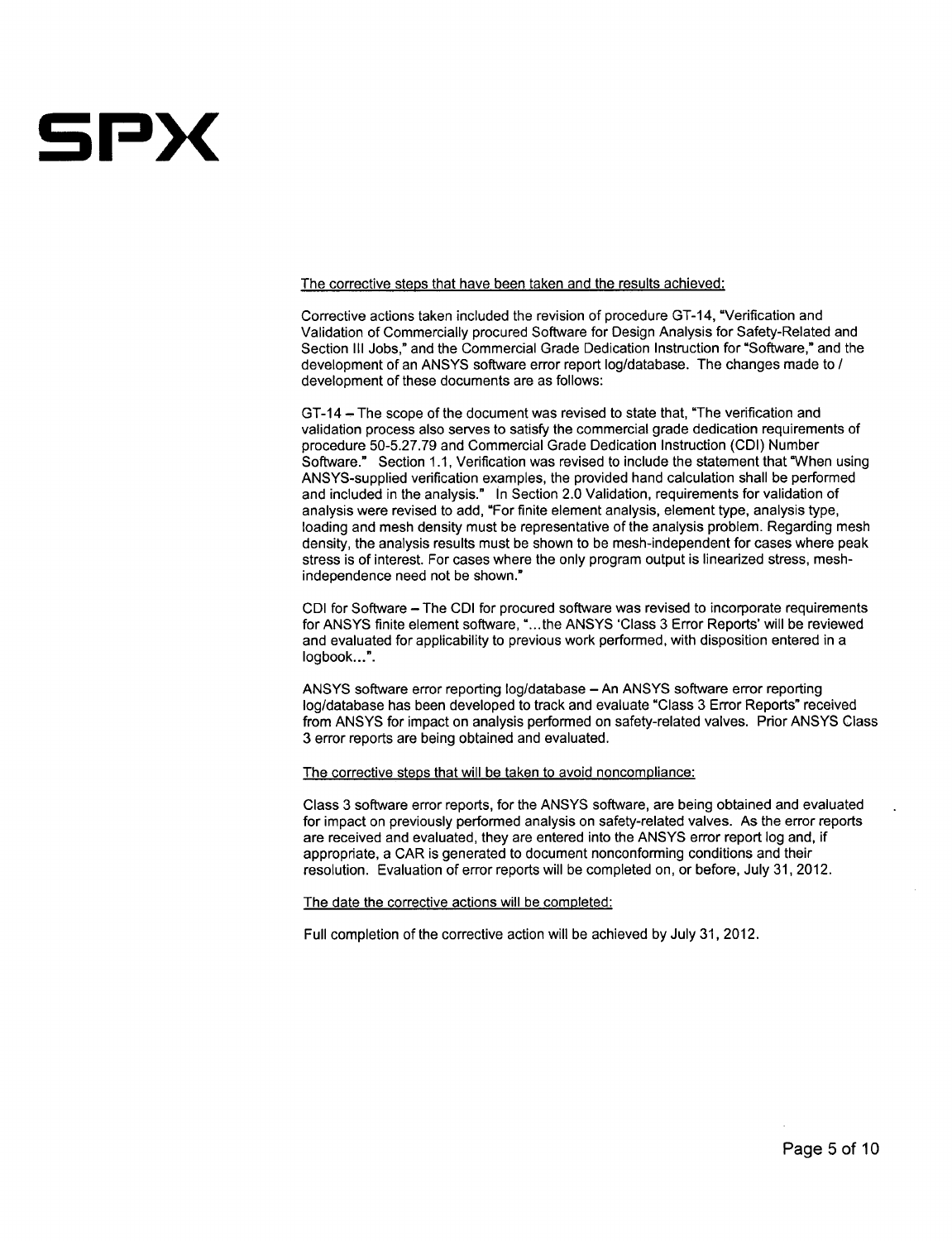

Notice of Nonconformance **99900080/2012-201-04**

**D.** Criterion V, "Instructions, Procedures, and Drawings," of Appendix B to **10** CFR Part **50** states that "[a]ctivities affecting quality shall be prescribed **by** documented instructions, procedures, or drawings, of a type appropriate to the circumstances and shall be accomplished in accordance with these instructions, procedures, or drawings. Instructions, procedures, or drawings shall include appropriate quantitative or qualitative acceptance criteria for determining that important activities have been satisfactorily accomplished."

> Contrary to the above, as of February **17,** 2012, SPX failed to establish adequate procedures for the assembly of the 8-inch and 14-inch squib valves. Specifically, SPX Assembly Procedure No. 1.2.446, **"l** 4 inch **ADS** Squib Valve," Revision **3,** dated February **3,** 2012, and SPX Assembly Procedure No. 1.2.453, "8-inch LP Squib Valve," Revision **5,** dated February **9,** 2012, have several steps in which measuring and test equipment (M&TE) data are not recorded. In addition, SPX Assembly Procedure 1.2.446 directed personnel to use inside micrometers for final measurement readings which is contrary to the SPX standard to not use inside micrometers for final measurement (due to the inherent difficulties with the many attachments for inside micrometers) as specified in procedure **50-5.07.01,** "Control and Inspection of Micrometers and Gages," Revision **39,** dated August **30, 2010.** Furthermore, SPX Assembly Procedure 1.2.453 directed personnel to perform an activity that could have introduced stresses into components of the 8-inch valve potentially causing material weakening, damage, or failure of these components.

This issue has been identified as Nonconformance **99900080/2012-201-04.**

#### The reason for the noncompliance:

The reason for the nonconformance was that the assembly procedures had recently been revised to change the sequence to support requests **by** manufacturing to provide better flow and continuity of the assembly operations. This was the first build with the revised procedures to prove out the work flow process.

## The corrective steps that have been taken and the results achieved:

The valve assembly procedures 1.2.445, 1.2.446 and 1.2.453 were revised based on input during the assembly operations to resolve the issues noted including adding a place to record measuring and test equipment information for steps that did not have a place already designated. Procedure 1.2.446 was revised and personnel were reinstructed on the requirements of procedure **50-5.07.01** for the use of inside micrometers as a transfer gage with final measurements made with outside micrometers. Procedure 1.2.453 was revised to correct the sequence of operations to resolve the conflict which could have caused the loading of parts.

#### The corrective steps that will be taken to avoid noncompliance:

Based on the actions taken no additional actions are necessary for the identified nonconformance.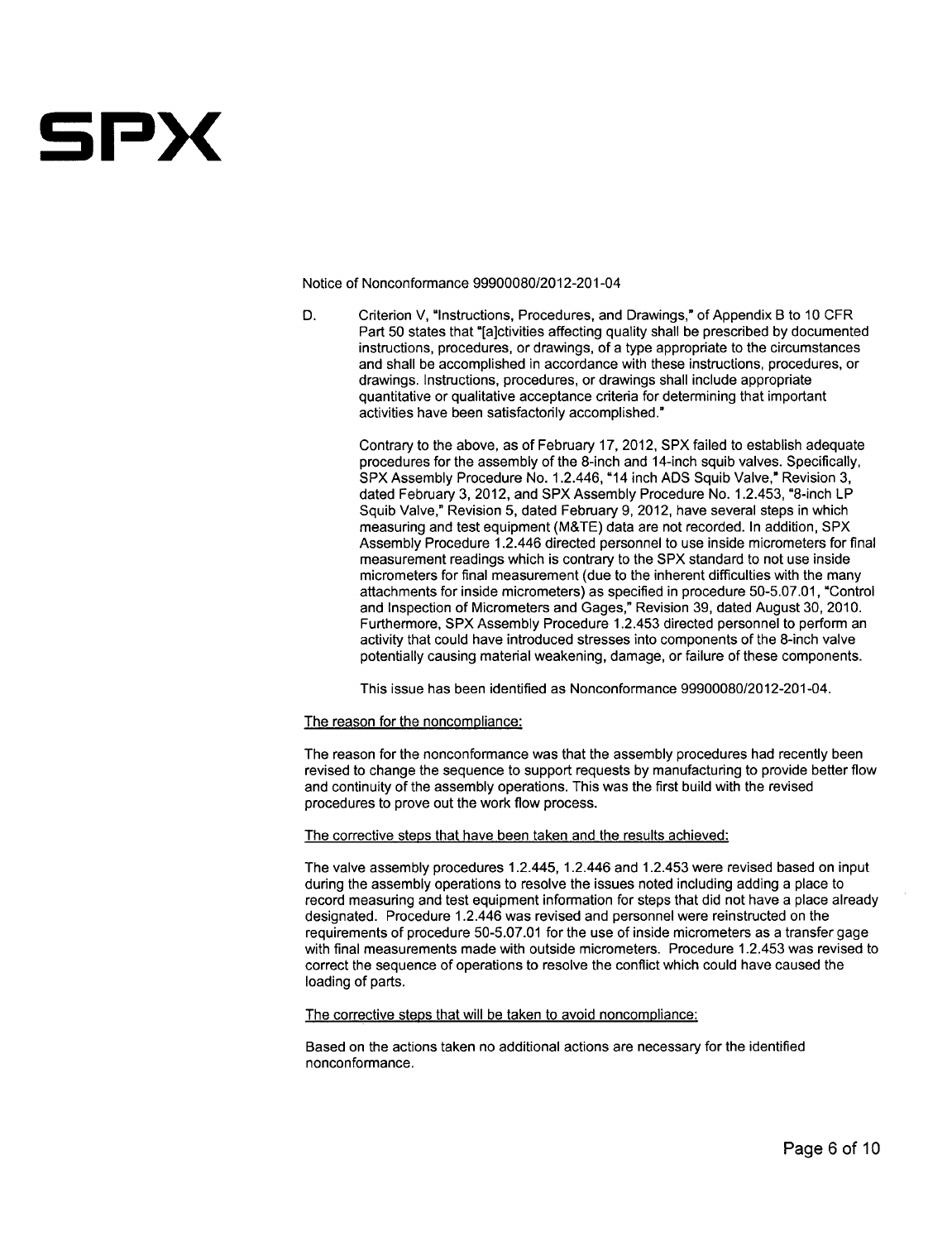

 $\overline{\phantom{a}}$ 

 $\mathcal{A}^{\text{max}}$ 

The date the corrective actions will be completed:

Awareness training of the inspection personnel was completed on February **16,** 2012. The revisions of the assembly procedures were completed February **23,** 2012 and the formal training of inspectors was completed June 21, 2012. No additional actions are required for this nonconformance.

 $\hat{\mathcal{A}}$ 

 $\sim$ 

 $\bar{\mathcal{A}}$ 

 $\mathcal{L}_{\mathcal{L}}$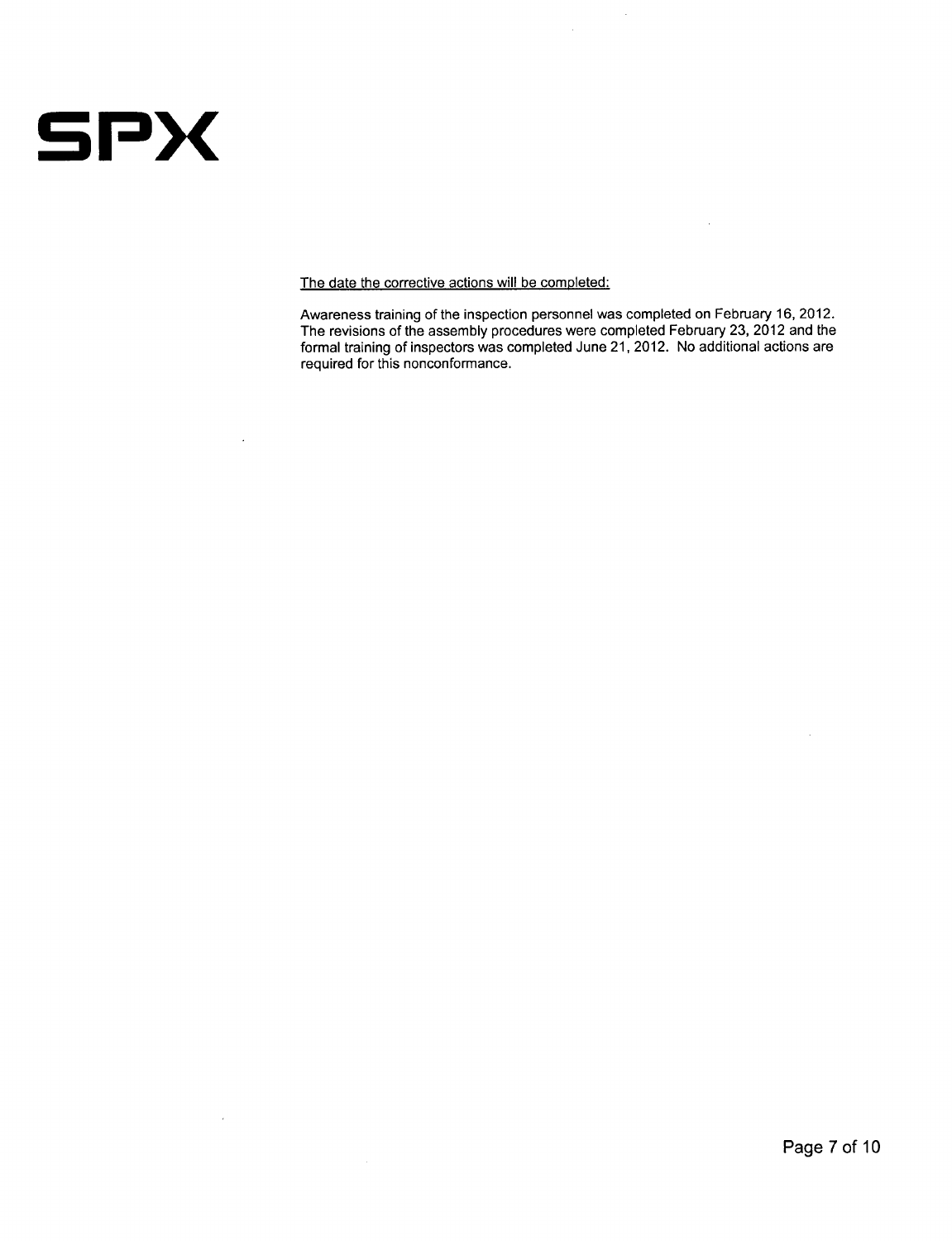

Notice of Nonconformance **99900080/2012-201-05**

**E.** Criterion IX, Control of Special Processes," of Appendix B to **10** CFR Part **50** states that "[m]easures shall be established to assure that special processes, including welding, heat treating, and nondestructive testing, are controlled and accomplished **by** qualified personnel using qualified procedures in accordance with applicable codes, standards, specifications, criteria, and other special requirements."

Step **3.5** of Procedure **1-6.10,** "Control of Special Processes," Revision **1,** dated January 14, 2012, states, in part, that "[a]II completed welds shall be visually inspected **by** the Inspector," and step 4.1 states that "SPX nondestructive personnel shall be qualified in accordance with the Code and Procedure **1-6.02."** Procedure **1-6.02,** "Quality Assurance Administration and Responsibilities," Revision **1,** dated January 14, 2012, specifies the requirements for training, testing, and qualifying inspectors.

Contrary to the above, as of February **17,** 2012, SPX failed to ensure that the SPX inspector had the qualifications and training necessary to successfully perform the inspection. Specifically, the NRC inspection team reviewed the training records for the SPX inspector and determined that the SPX inspector was not qualified to perform weld inspections, particularly inspections of the type of welds in question.

This issue has been identified as Nonconformance **99900080/2012-201-05.**

#### The reason for the noncompliance:

SPX Copes-Vulcan has investigated the issue and determined that the selection of the inspector performing the inspection of the initiator and cartridge assembly was based on the review of the inspection attributes of the items which were defined as measured dimensions and visual observations to inspection acceptance criteria. Thus, an inspector qualified for visual and dimensional attributes was selected to perform the inspections of the items during the assembly process. The investigation concluded that no production orders have been processed and that the **1. E. E. E.** initiator and cartridge assemblies were the only items affected **by** this inspector selection issue.

The corrective steps that have been taken and the results achieved:

The inspector was trained in weld inspection in accordance with SPX weld inspection procedure **50-5.9.20** Revision **1,** "Visual Inspection of Welds per **ASME** Section **III** and V", and in the specific acceptance criteria for the initiator and cartridge assembly welds.

The corrective steps that will be taken to avoid noncompliance:

Based on the actions taken, no additional actions are necessary for the identified nonconformance.

The date the corrective actions will be completed:

The training of the Inspector was completed March **26,** 2012 to the requirements of procedure **50-5.9.20** Revision **1,** "Visual Inspection of Welds per **ASME** Section **III** and **V",** and on June **6,** 2012 in the specific acceptance criteria for the initiator and cartridge assembly welds. No additional actions are necessary for the identified nonconformance.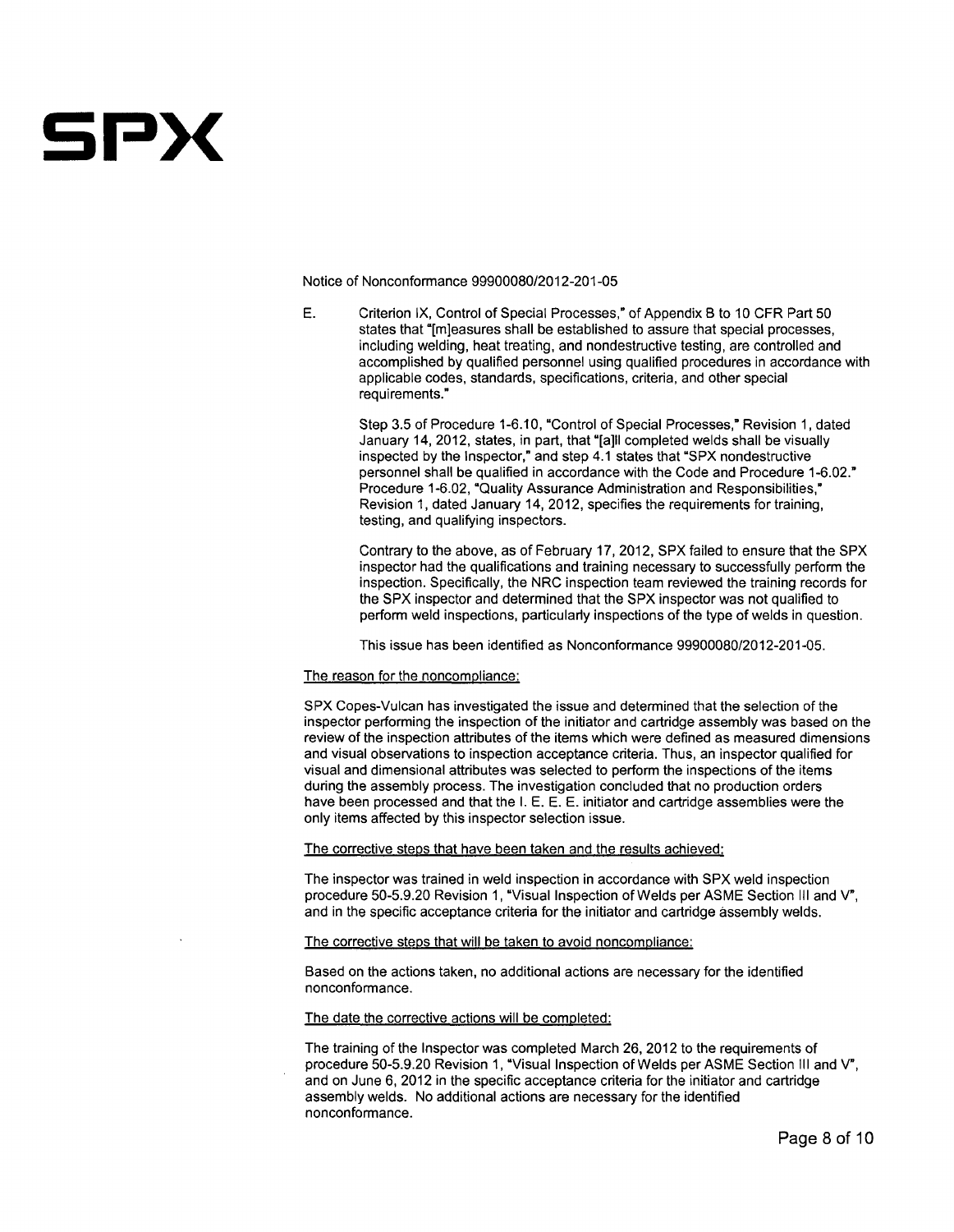# **5Px**

Notice of Nonconformance 99900080/2012-201-06

F. Criterion XVI, "Corrective Action," of Appendix B to 10 CFR Part 50 states, in part, that "[m]easures shall be established to assure that conditions adverse to quality, such as failures, malfunctions, deficiencies, deviations, defective material and equipment, and nonconformances are promptly identified and corrected."

> Step 3.2 6 of Procedure 1-6.17, "Corrective Action," Revision 1, dated January 14, 2012, defines conditions adverse to quality as "any condition that could affect the components ability to function within design requirements. This includes safetyrelated items."

Contrary to the above, as of February 17, 2012, SPX failed to provide sufficient guidance to identify conditions adverse to quality related to deficiencies, deviations and nonconformances. Specifically, key SPX personnel involved in the assembly of the squib valves did not identify in the corrective action process, until questioned by the NRC inspection team, conditions adverse to quality related to deficiencies, deviations and nonconformances.

This issue has been identified as Nonconformance 99900080/2012-201-06.

## The reason for the noncompliance:

The reason for the nonconformance was a lack of understanding by the supervising engineer, for the activity observed, as to when a nonconforming condition was to be entered into the corrective action process. During the observed activity the supervising engineer noted a misalignment of components during assembly activities and the potential for a rejection of the assembly activity. The supervising engineer halted assembly activities at that point. The supervising engineer instructed personnel to reverse assembly activities to the point that the parts involved in the noted misalignment could be inspected and corrected, as needed. A separate Q-ticket nonconformance record was issued for each damaged part. Since a rejection of the assembly did not occur and Q-ticket nonconformance records were issued for each damaged part, the supervising engineer concluded that appropriate actions were taken. However, the supervising engineer failed to recognize the need to issue a Corrective Action Report (CAR) to document the procedure inadequacy.

The supervising engineer took this action based on interpretation of the requirements, and amount of latitude, that a later step (step 2.13) of affected procedure (Procedure 1.2.446, 14 inch ADS Squib Valve) provided. The supervising engineer's interpretation of procedure step 2.13 was that if a rejection was imminent (or suspected), the step could be practically applied; however, the supervising engineer did not account for the precise interpretation of the step and the need to initiate a CAR. Discussions with other supervising engineering personnel found that there was a general lack of understanding as to the circumstances in which a CAR would be initiated.

In addition to the procedure inadequacy identified in procedure 1.2.446, other related assembly procedures were reviewed for similar condition. As a result of the review, assembly procedure 1.2.445 and 1.2.453 were identified as having a similar inadequacy.